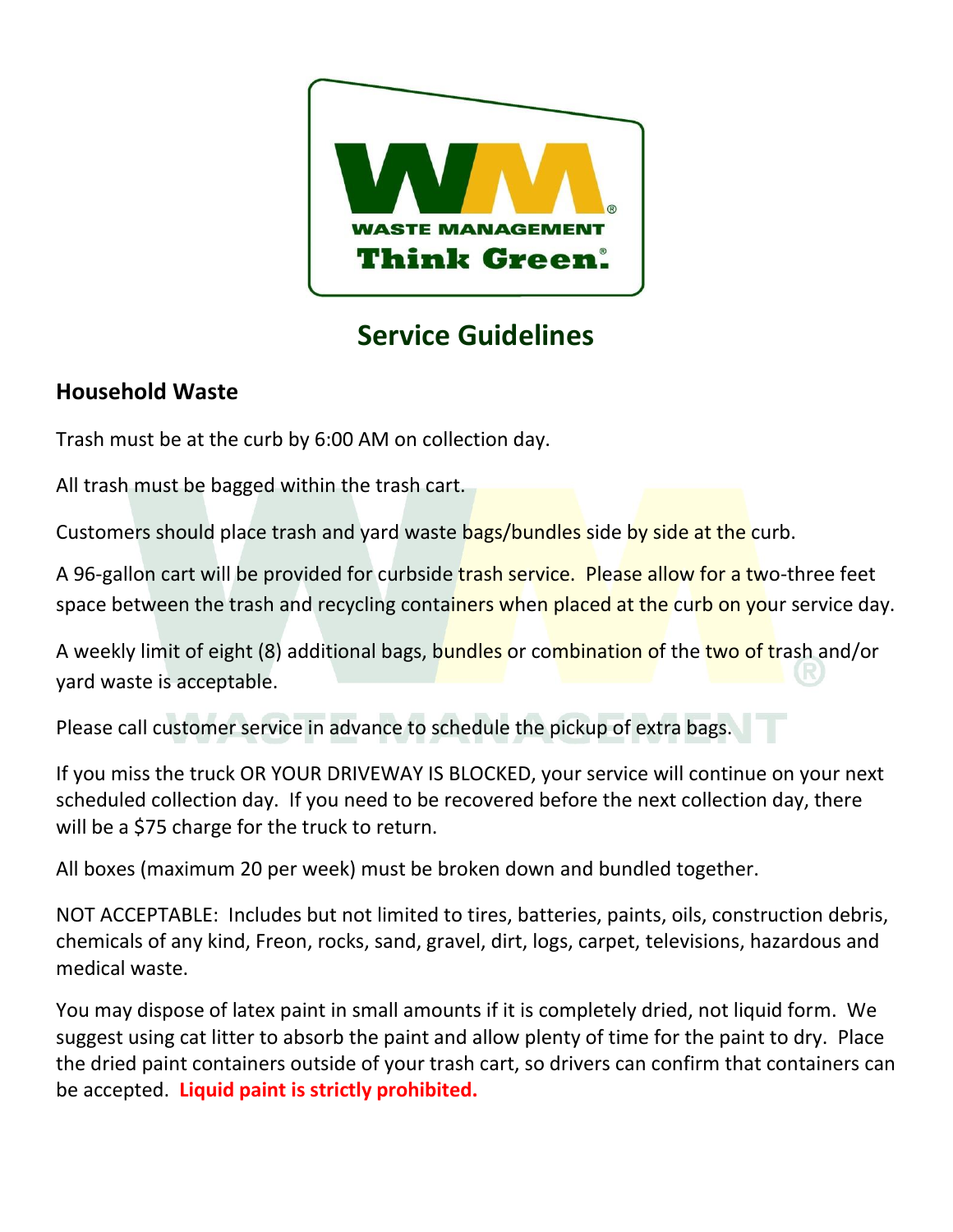# **Recycling**

Recyclables must be at the curb by 6:00 AM on collection day.

All recyclables must fit inside the cart.

A 65-gallon cart will be provided for curbside trash service. Please allow for a two-three feet space between the trash and recycling containers when placed at the curb on your service day.

ACCEPTABLE: Aluminum cans, tin and steel cans (i.e. soup and vegetable cans), newspapers and all inserts, corrugated cardboard (i.e. moving and pizza boxes), paper grocery bags, paper shopping bags, junk mail, writing and printing paper, and other paper products (paper that tears). Phonebooks and paperback books (no hard cover), magazines, frozen food packages (please remove all contents), carton board (i.e. cereal/food boxes, shoeboxes and beverage boxes), plastic containers with the recycle codes 1 through 7 (typically on the bottom of the container).

SPECIAL INSTRUCTIONS: Please be sure to thoroughly rinse all food and beverage containers prior to recycling. Please remove all contents and flatten all boxes prior to recycling.

NOT ACCEPTABLE: Includes but not limited to glass, food container paper and wrapping, tissue paper, hand towels, toilet paper, plastic bags, window glass, mirrors, ceramics (i.e. plates, bowls and cups), light bulbs, hoses, aluminum foil and trays.

#### **Yard Waste**

Yard waste must be at the curb by 6:00 AM on collection day.

Customers should place trash and yard waste bags/bundles side by side at the curb.

Grass clippings and leaves must be bagged or placed in a separate container labeled, "YARD WASTE."

Limbs must be bundled and tied with rope or string. Bundles may not exceed 30 lbs. and cannot be greater than 4 ft. long and 4 inches in diameter.

A weekly limit of eight (8) additional bags, bundles or combination of the two of trash and/or yard waste is acceptable.

Please call customer service in advance to schedule the pickup of extra bags.

NOT ACCEPTABLE: Includes but not limited to tree trunks, limbs greater than 4 inches in diameter, whole trees, logs, dirt, rocks, Christmas trees (unless otherwise specified).